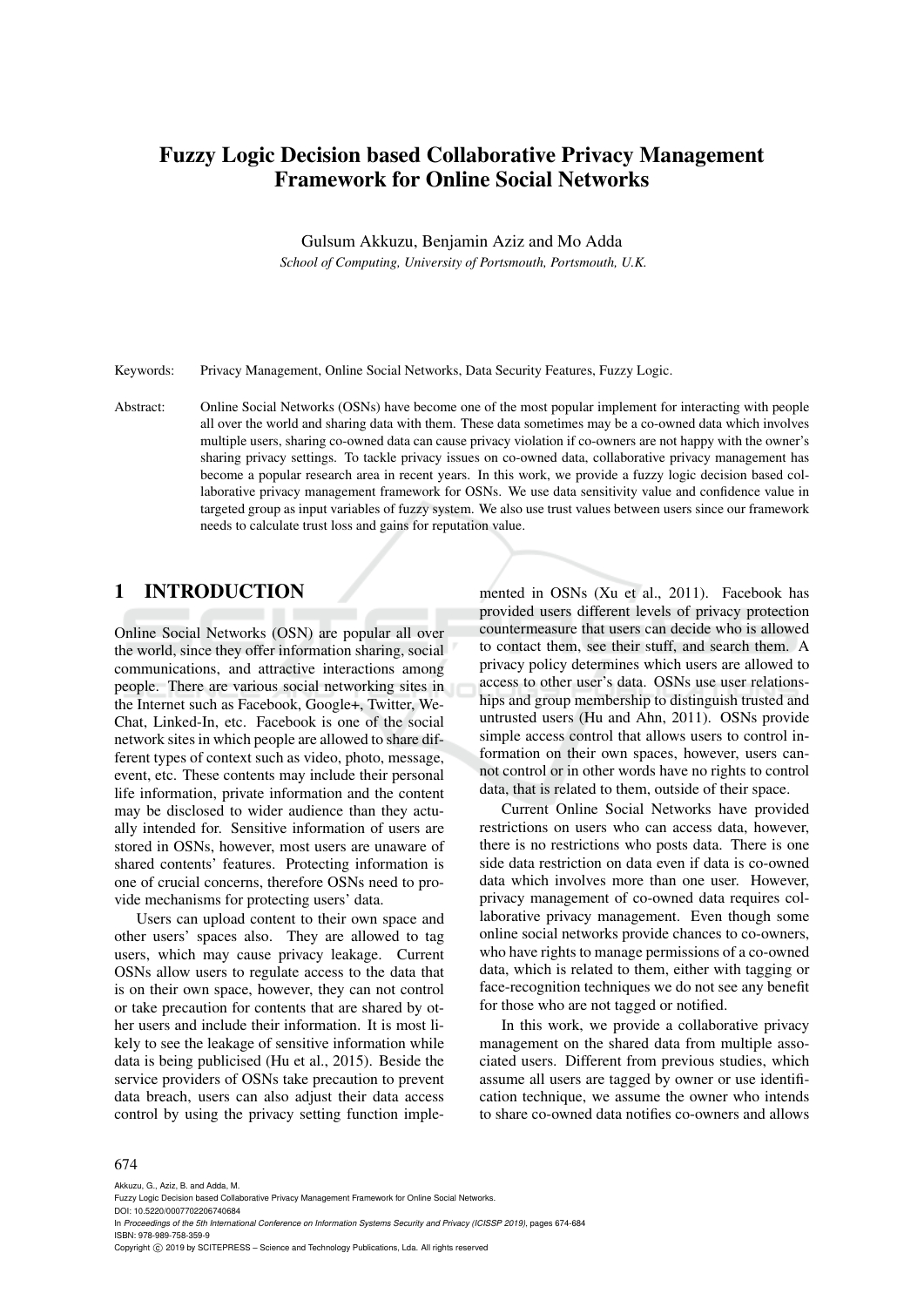fuzzy decision system to make a decision based on co-owners' privacy requirements on the data. We use fuzzy logic on decision making process in which decision is not restricted with the Boolean decision 'Yes' or 'No'. We define multi-value set in decision making with Fuzzy Logic Decision Making System 'Yes', 'Maybe', 'No'. Based on the owner's final decision on data co-owners' trust in owner either increases or decreases, end of the sharing process our framework updates the owner's reputation. In short, the main contributions of this work as follows:

- A fuzzy decision making system is proposed for making decision in OSNs. The result of fuzzy decision making system affects the privacy loss calculation and changes on owner's reputation value.
- Exploring the connection between data sensitivity and trust in targeted group for sharing sensitive data. The sensitivity value of data and confidence value in targeted group are gathered together for making decision of fuzzy system .

## 2 RELATED WORKS

Collaborative Privacy Management is a challenge for OSNs since all users have different privacy requirements. Hence, it is very possible to see conflicts on shared contexts in OSNs. Although privacy management mechanism has restrictions on users who want to access data, there is no restriction on users who post data. However, users who post data may violate other users' privacy. Recent works have focused on conflicts among users' privacy policies, they first have aimed to detect the conflicts, then generate an aggregation policy that resolves the conflicts. The aggregated policies are not the solution since there are still privacy loss issues in OSNs.

Researchers have worked on the problem of collective privacy management of co-owned data even though OSNs do not yet set restrictions on the coowned data. This problem was addressed by Squicciarini et al.(Squicciarini et al., 2009), they proposed a solution for privacy management for photo sharing in OSNs, this means that each co-owner can specify their own privacy preference for the shared content. They adopt the Clarke-Tax mechanism to provide collective enforcement in shared content, they evaluate their work with Game Theory. The usability is an issue for this work, they do not take all stockholders' privacy preferences.

Wishart et al.(Wishart et al., 2010) provided a collaborative privacy policy authoring in the context of social networking, they allowed the originator of the data to specify policies for the content, however, their work does not consider co-owners' privacy policy specifications.

Hu (Hu et al., 2015) proposed a collaborative management of shared data in OSNs, it is a simple but flexible mechanism. The mechanism provides conflict resolution that considers both the privacy risk and data sharing loss.

Suvitha (Suvitha.D, 2014) formulated a multiparty access control and policies, he used voting mechanism for making decision on co-owned data. Collaborative privacy management issue might be described mother of the privacy conflicts. Therefore, it is an inevitable point to be involved while the co-privacy management of shared data is considered.

Joseph (Joseph, 2014) proposed a solution for privacy risk and sharing loss for collaborative data sharing in online social network. The work proposes an algorithm to identify conflict segments in accessor space.

A framework was developed for protecting and securing co-owned data for public OSN by Shaukat et al. (Ali et al., 2017). They pointed that the privacy risk is seen not only from unauthorized users but also from the OSNs service providers, they used cartographic-based technique in their framework to overcome privacy concerns.

Recently, a work has been proposed to address collaborative privacy management with an agentmodel (Ulusoy, 2018). He has proposed to modify Clarke-Tax mechanism that was used in (Squicciarini et al., 2009). Du et al, proposed an evolutionary game model that analyses how a user's data privacy protection is affected by other users' privacy decisions (Du et al., 2018).

All given above studies generally assume that there is a service provider (mediator) that knows each users' privacy policies for data items. However, there are studies that consider mediator is unnecessary and not taking trust into consideration. In the literature there are also studies which exclude service provider from the scope, and they use involved users feedbacks for making owner's final decision (Xu et al., 2019; Rathore and Tripathy, 2017). We use the same approach with those studies which consider mediator is unneeded, however, we use fuzzy logic decision making system to help co-owners (in other words stakeholders who are involved to data). In the previous studies, owner of data asks co-owners opinion on the data whether they want to share data with decision=1 or they do not want to share the data with decision=0. The decision does not have just Boolean value, decision would be between 0=no and 1=yes which can be named maybe. We take this point into our consi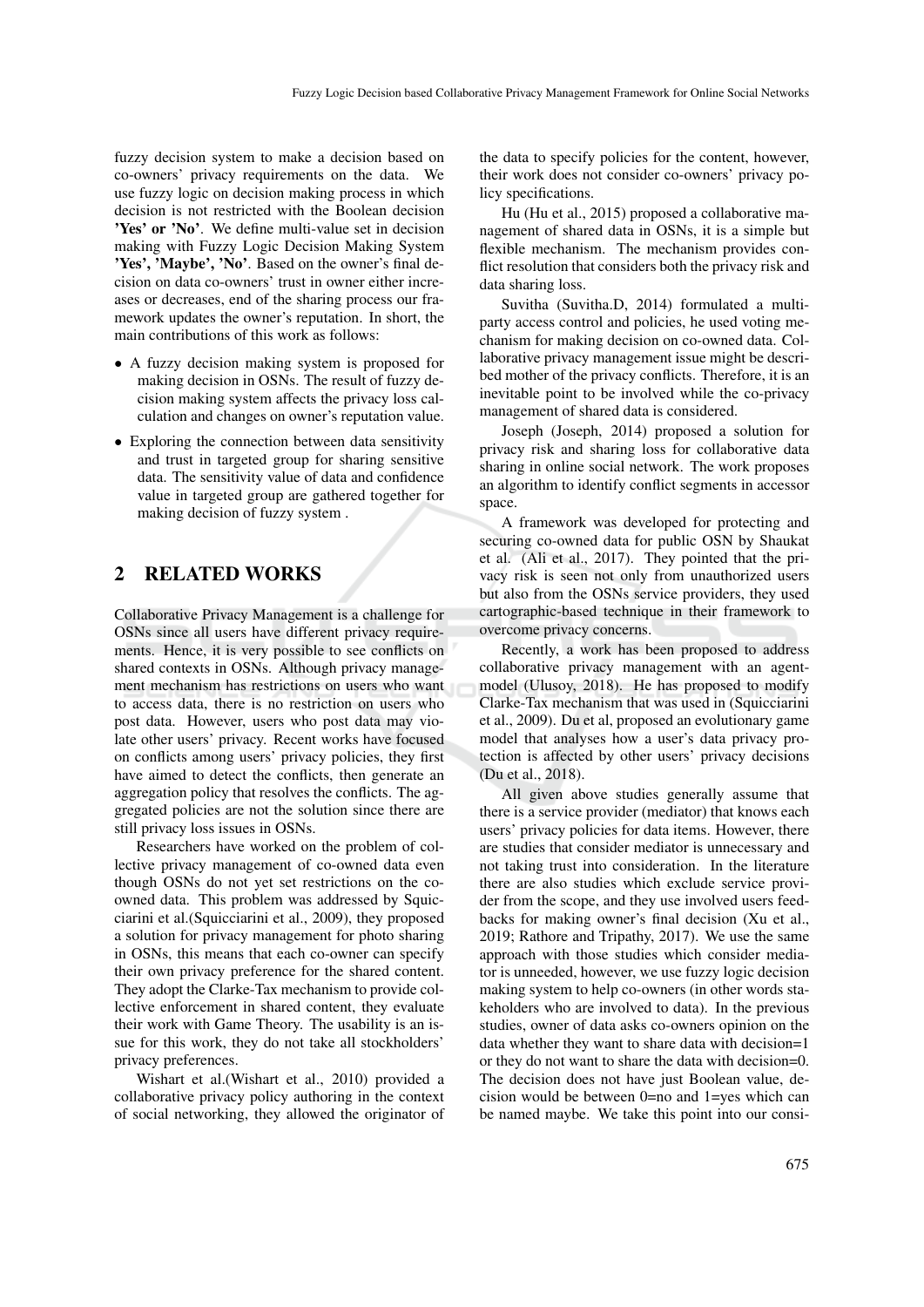deration, also in the previous works data sensitivity has been decided by the owner, however, data sensitivity would be different for each co-owners, therefore, we develop a system which asks to each co-owners opinions on the data sensitivity value. We think such a system is more realistic and practical, considering collaborative privacy management in OSNs.

# 3 SYSTEM MODEL

A social network structure involves a set of actors and a set of connection between these actors. An OSN is represented as a directed-graph  $G = (V, E)$ , where V is the set of nodes (actors, users) and E is the set of relationships among actors. A simple online social network has nodes and edges, where nodes represent users and edges present a relationship between users in the graph representation of online social networks. User relationships are divided into two groups, namely symmetric and asymmetric (Rathore and Tripathy, 2017). In our case, we use both symmetric and asymmetric discrimination for trust value adjustment, i.e., we use  $t_{u(ij)} \in [0,1]$ , which shows  $u_i$ 's trust in  $u_j$ . For instance, if  $u_i$  has the symmetric relation to  $u_j$ , then  $t_{u(i)}$  could have a high value, most possibly full trust.

#### 3.1 Overview of Fuzzy-decision based Framework **AND**

We provide our proposed algorithm and its explanations in this section (see Algorithm 1).

- An owner starts the process by uploading data. Then choose the trust threshold and the priority criteria. The priority choice is either Co-owner Trust Preferential, in which co-owners' trust value in owner is in priority, or Owner Trust Preferential in which owner trust values in co-owners is preferred for data sharing process and trust-reputation calculations.
- Once the owner chooses requirements for the first step then s/he needs to notify co-owners by giving them details for which data s/he intends to share and the group of people (targeted group) who will access the data.
- Fuzzy Decision Making Step: It allows co-owners to rate on data CIA properties for the sensitivity value, and confidence value for targeted group which is calculated based on relations that are between co-owners and members of the targeted group people.

Result: Updated Reputation value of owner while *Owner upload the data, adjust the*



- After a fuzzy system gives the decision value on coowned data, the second part of framework works through.
- ∗ if the co-owner trust was chosen by the owner in step 1, then the privacy loss is calculated with the given equation 9. Trust gain and trust loss are calculated with the privacy loss, according to equation 10 and equation 11. If the trust gain is higher than the trust loss, then the data can be shared with no access restriction on data. Otherwise, the average of co-owners' trust in owner is calculated and compared with the threshold that needs to be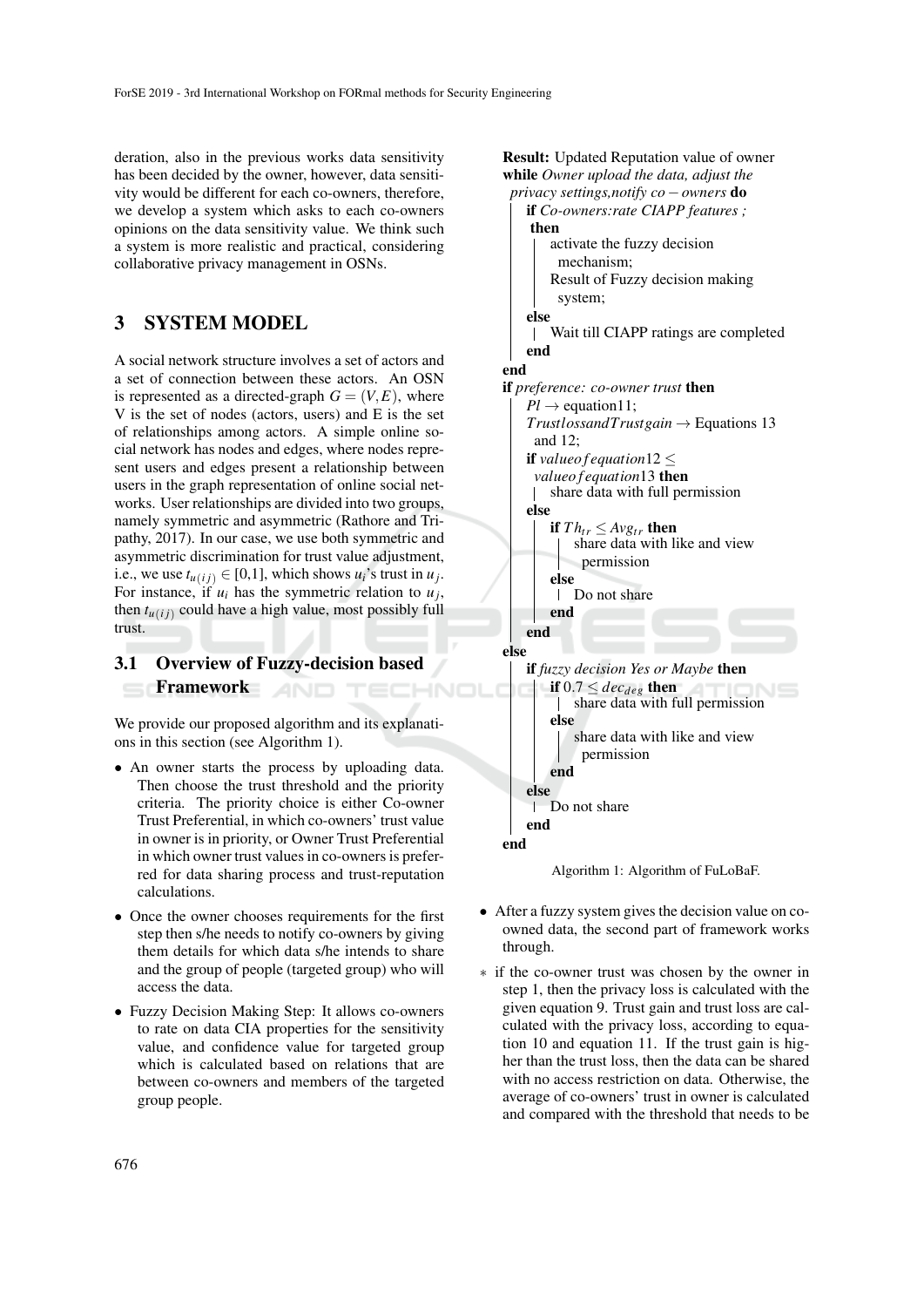decided by the owner in step 1. If the average trust value is greater than the threshold value, then the data is shared with some access restrictions on itself (i.e. viewers (targeted group of people) can view and like it but can not share it). The final need is to update owner reputation and gained or decreased trust values of co-owners in the owner.

∗ if the owner's trust was chosen in step 1 by the owner, then the system chooses at least half of the co-owners who have the highest trust values in owner. If choosing co-owners' rates on the sensitivity (CIA properties) without concerns, then the data are shared with a full permission. Otherwise, the framework checks the fuzzy membership degree, i.e., the intensity score of the decision.

## 3.2 Details of Fuzzy Decision Making Procedure

In the framework, co-owners' decisions are taken with the fuzzy system. The system has two inputs and one output, where the data sensitivity and confidence in the targeted group are defined as the inputs and the decision is defined as the output. A fuzzy decision is based on the fuzzy logic in which the decision values are ranged from 0 to 1 rather than binary values (0 or 1).

A fuzzy set is defined as  $(U, \mu)$  in which  $U$  represents the universe set of elements and  $\mu$  represents the membership function with the membership degrees of the elements to the set *U*, i.e.,  $x \in U \rightarrow \mu(x) \in [0,1]$ . Based on the system and data, the shapes of the membership functions are chosen. There are various shapes of membership functions that can be chosen for a fuzzy set, such as triangle, trapezoid, and rectangle. It can be clearly seen that trapezoid functions can be viewed as a generalization of triangular and rectangular membership functions. As shown in Figure 1, if a=b and c=d, then the shape of the membership function would become rectangle. On the other hand, if b=c, then the shape would become triangle.



Figure 1: Trapezoid Membership Function.

The membership function of the trapezoidal fuzzy set is defined by a function,  $f(x)$ , and essentially depends on four parameters a,b,c,d as given below.

$$
\begin{cases}\n0, & x \le a \text{ or } x \ge d \\
x - a & \le a \le 1\n\end{cases}
$$
\n(1)

$$
a(x) = \begin{cases} \frac{x-a}{b-a}, & a \leq x \leq b \end{cases}
$$
 (2)

$$
f_T(x) = \begin{cases} b-a \\ 1, & b \le x \le c \\ \frac{d-x}{d-c}, & c \le x \le d \end{cases}
$$
 (3)

There are two ways to define membership functions, either expert knowledge can be used to define membership functions (Mamdani and Assilian, 1999) or data can be used to induce the membership functions using machine learning techniques (Hosseini et al., 2012), (Jamsandekar and Mudholkar, 2014).

A fuzzy rule based system mainly involves three operations, namely, fuzzification, inference, and defuzzification. In the fuzzification step, a numerical value is mapped into a membership degree according to a membership function. In the inference stage, rules are defined with the linguistic terms of input variables and the linguistic term of the output variable. For example,

· x is A: antecedent

· Rule: If x is A then y is B

· y is B: consequent

· ·

In a given fuzzy rule *x* is A and *y* is B can be true to a degree, instead of being entirely true or false (Koyuncu and Yazici, 2005), the antecedent may be composed of one condition or multiple conditions connected by the *AND* or *OR* logical operators. For example;

- $\cdot$  **Rule 1:** If  $x_1$  is  $A_{11}$  AND  $x_2$  is  $A_{21}$  THEN decision=  $D_1$
- $\cdot$  **Rule 2:** If  $x_1$  is  $A_{11}$  OR  $(x_1$  is  $A_{12}$  AND  $x_2$  is  $A_{22}$ ) THEN decision= $D_2$
- $\cdot$  **Rule m:** If  $x_1$  is  $A_{1m}$  AND  $x_2$  is  $A_{nm}$  THEN decision=*D<sup>k</sup>*

*Anm* is an indication of a linguistic term in which *n* represents A's input attribute and *m* represents the rule index.  $D_k$  represents a decision label,  $k$  is the decision index.

This fuzzy rule based system can be seen in Figure 2. The system basically has three steps: fuzzification, inference process, and

• Fuzzification: Obtains membership degree values mapped from crisp values, i.e., it aims to map the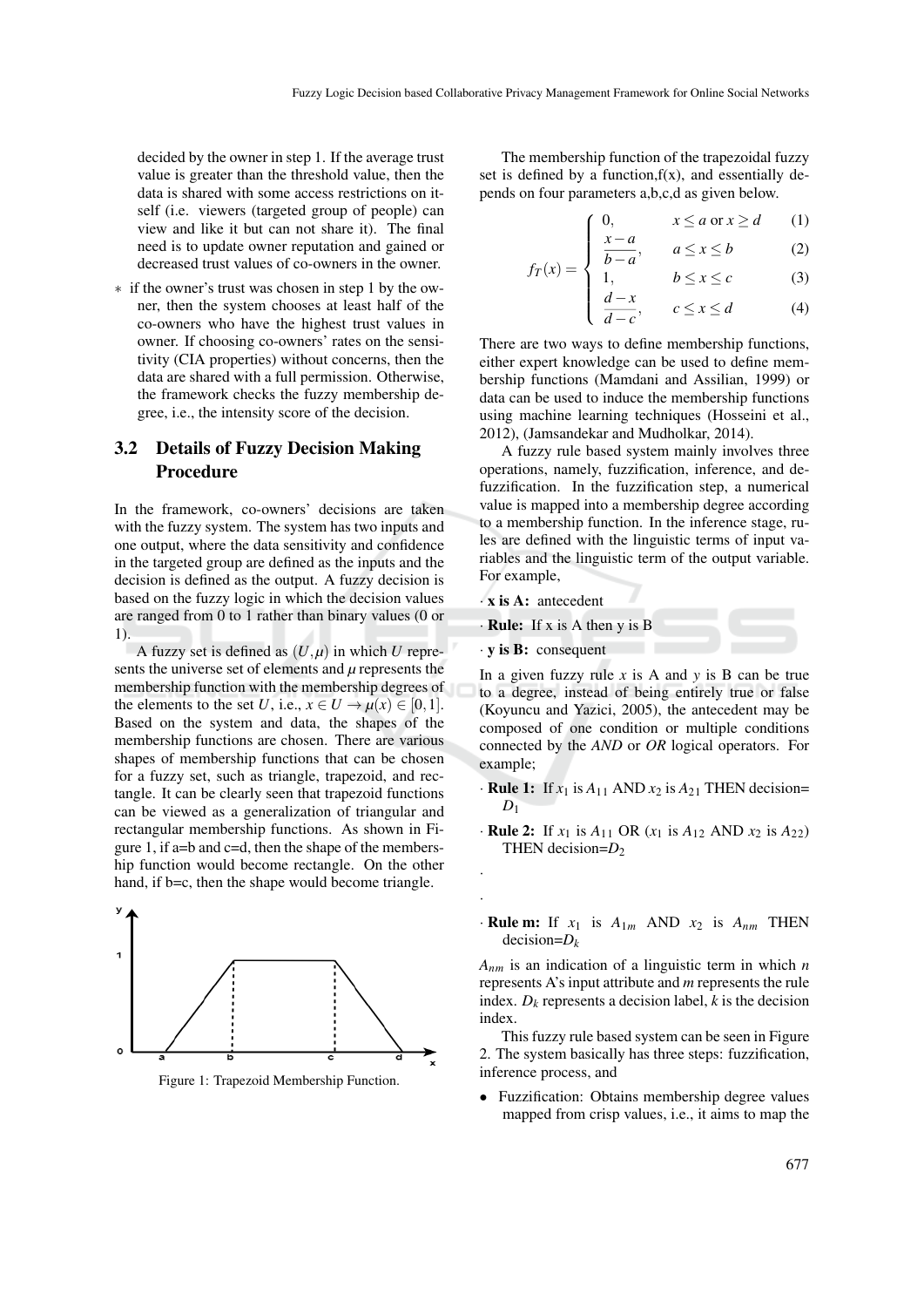

Figure 2: Fuzzy Expert System with proposed work sample rules.

value of each continuous attribute to the membership degrees to the fuzzy sets defined for the continuous attribute.

- Inference Process: Obtains the membership degree to the consequent of each rule, i.e. a fuzzy output from each rule is derived, and then combines the fuzzy outputs of all the rules by using a fuzzy aggregation operator, in order to derive the overall membership degree.
- Defuzzification: Converts the derived overall membership degree into a crisp value as the output of the fuzzy system.

# 4 DATA GENERATION

*Dataset:* We conduct our work on both real world data and synthetic data. We use the Facebook data from Stanford large network data set collection (snap Facebook Data, 2016). We also generate a network by using the network packages supported by Harberg et al. (Hagberg et al., 2008). The generated network has 1000 nodes and 20000 undirected edges.

To test our equations and proposed system usability, we have simulated data for sensitivity and confidence values. An owner decides the sensitivity value in all the previous work. However, the data sensitivity value may not be the same one for co-owners as owner's concern. In our work, co-owners decide how sensitive the co-owned data is for them. To do simulation, we formulate the sensitivity value with five features of Evolutionary Circles of Information Security (Cherdantseva and Hilton, 2012) which considers that data security is based on fourteen features. The Evo-

lutionary Circles of Information Security model has five circles that are separated with regard to subject of protection and security goals. We choose five features that are related to information security in the network area. The equation of data sensitivity is as follows;

$$
S_d = \frac{\sum_{i=1}^{m} (P_i * (w_i))}{\sum_{j=1}^{n} (f_j)}
$$
(5)

 $S_d$  represents the data sensitivity, it ranges [0,1]. The numerator gives the summation of the data CI-APP probabilities, in which  $P - i$  indicates the probability of CIAPP concerns that is voted by co-owners and  $w_i$  is the weight of the properties. The denominator indicates the total number of features.

We also formulate the confidence value based on the owner trust relation with targeted group members, co-owners' trust relations with targeted group members, and sensitivity value that is given in equation 1. We first show the calculation of the trust relation;

$$
R_{oi}: f(r_{o1}, r_{o2}, r_{o3}, \dots, r_{osi}) = \frac{\sum_{j=1}^{S_i} (r_{oj})}{S_i}
$$
 (6)

*Roi* represents the owner's trust in each member of targeted group and  $S_i$  represents the size of the targeted group.

$$
R_{ci}: f(r_{c1}, r_{c2}, r_{c3}, \dots, r_{csi}) = \frac{\sum_{j=1}^{S_i} (r_{cj})}{S_i} \tag{7}
$$

*Rci* represents the co-owner's trust in each member of the targeted group and  $S_i$  represents the size of the targeted group.

From equations 2 and 3, we finalize the trust relation with the following formula;

$$
R = R_{oi} * \prod_{k=1}^{c} R_{ki}
$$
 (8)

R is the trust in the targeted group with the owner's trust in the group i  $R_{oi}$ , also with the each co-owner's trust in group i.

With the equations 1,2 and 3, we can now calculate the Confidence value in targeted group as follows;

$$
C_f = 1 - S_d * (1 - R)
$$
 (9)

Below figure shows the changes of Confidence value based on the sensitivity and relation values (see equation 9.

Our dataset (see Table 1) has sensitivity value and confidence value, these two variables values are obtained with the above equations (see 5 and 9). The dataset is used for fuzzy logic decision.

Our Fuzzy Inference System has two inputs variables and one output variable. We used triangular and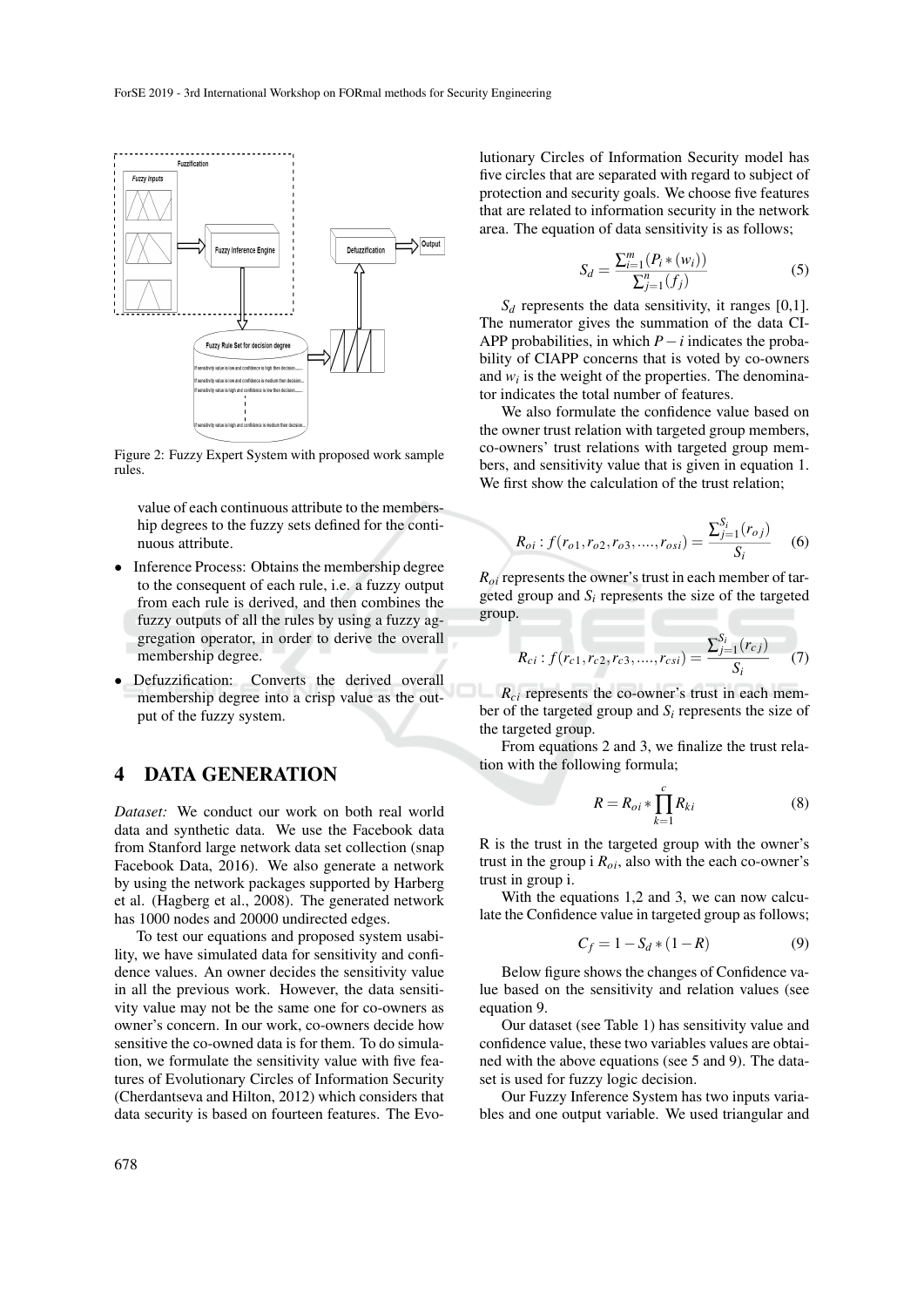

Figure 3: 3D graph of Confidence value with the Sensitivity and Confidence value.

Table 1: Sample of Sensitivity and Confidence Input Values of Fuzzy System.



trapezoidal membership functions. To generate triangular membership functions of Figure 4 and 5, we used the fuzzy c-means clustering algorithm to generate clusters and to construct membership functions.

- Input variables' values and output variable values are formed into three clusters, and these three clusters' centers are used the centers of triangular fuzzy membership functions.
- The maximum and minimum values of each cluster are used as two vertexes values of each of triangular membership functions.
- The maximum and minimum values for the triangular membership functions are formed by increasing and decreasing b vertex values.
- In trapezoidal membership functions, the values of variables are calculated by increasing the minimum vertex value of the triangular membership function and decreasing the maximum vertex value of triangular membership function .

We have twelve rules for our fuzzy system, and the rules are given in Table 2.

As it is seen on the table, we use the 'AND' operator in which the minimum value among membership functions is picked up, while the 'OR' operator picks up the maximum value among the membership functions.

Figure 4 and 5 illustrate transformation of the linguistic variables  $x_1$  and  $x_2$  to numerical values.



Figure 4: Linguistic terms' membership functions for sensitivity input.



Figure 5: Linguistic terms' membership functions for confidence input.

# 5 EXPERIMENTS AND RESULTS

In this section, we first give the experiments in the framework's fuzzy part. After getting the decision result from the fuzzy decision making part, we give use cases to show the applicability of the proposed framework.

Table 3 presents the decision output depending on two input values, which are sensitivity and confidence. The decision is given with its decision calculation.

Figure 6 and Figure 7 are the presentations of the decision making computation. Figure 6 indicates that the decision is 'maybe' if the sensitivity value is  $low_{0,2}$  and the confidence value is *medium*<sub>0.5</sub>. Similarly, Figure 7 shows the decision is 'no' if the sensitivity is *high*<sub>0.8</sub> and the confidence is *verylow*<sub>0.1</sub>. Examples. In this section, we present the usability of our framework.

Let us assume Daniel has a photo with Alice, Bob, and Dan. Daniel notifies those people to solicit their ideas for sharing. She aims to share the photo with a group of her friends, which consists of five hundred people.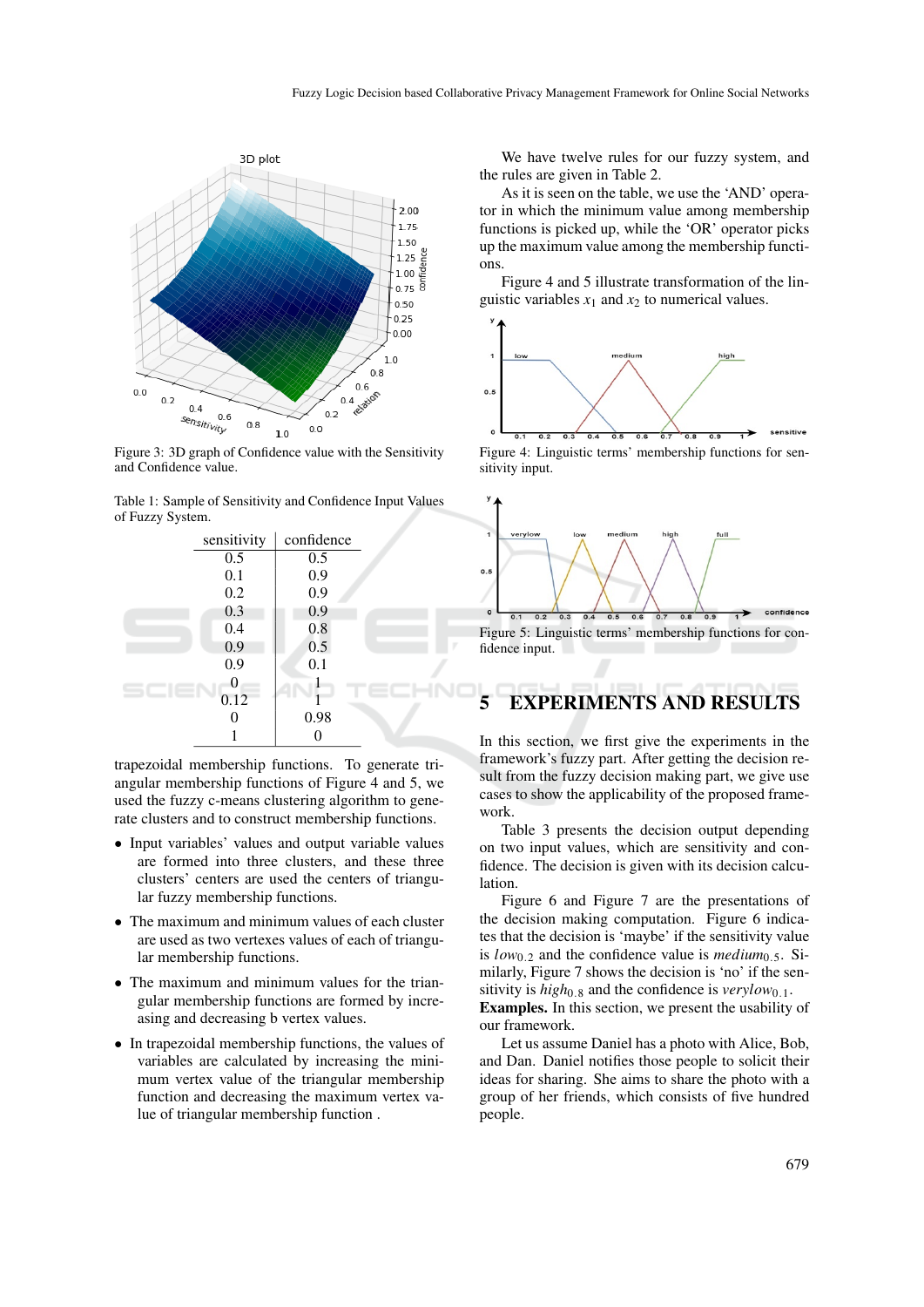| Rule number | Rule                                                       |
|-------------|------------------------------------------------------------|
|             | If $x_1$ is low AND $x_2$ is very low then decision=maybe  |
| 2           | If $x_1$ is low AND $x_2$ is low then decision=maybe       |
| 3           | If $x_1$ is low AND $x_2$ is medium then decision=maybe    |
| 4           | If $x_1$ is low AND $x_2$ is full then decision=yes        |
| 5           | If $x_1$ is medium AND $x_2$ is verylow then decision=no   |
| 6           | If $x_1$ is medium AND $x_2$ is low then decision=maybe    |
|             | If $x_1$ is medium AND $x_2$ is medium then decision=maybe |
| 8           | If $x_1$ is medium AND $x_2$ is full then decision=yes     |
| 9           | If $x_1$ is high AND $x_2$ is verylow then decision=no     |
| 10          | If $x_1$ is high AND $x_2$ is low then decision=no         |
| 11          | If $x_1$ is high and $x_2$ is medium then decision=maybe   |
|             | If $x_1$ is high AND $x_2$ is full then decision=yes       |

Table 2: The proposed work rules.

| Table 3: Decision Making Fuzzy System with Input and Output Variables' Values. |  |  |
|--------------------------------------------------------------------------------|--|--|
|--------------------------------------------------------------------------------|--|--|

| Input 1 (sensitivity)  | Input 2 (confidence)  | <b>Output</b> (decision) |
|------------------------|-----------------------|--------------------------|
| medium <sub>0.66</sub> | $low_{0.33}$          | $\text{maybe}_{0.35}$    |
| $high_{0.8}$           | $verylow_{0.1}$       | n00.12                   |
| $low_0$ 2              | $medium_{0.5}$        | $\text{maybe}_{0.64}$    |
| $low_0$ 2              | $high_{0.8}$          | yes <sub>0.84</sub>      |
| $high_{0.9}$           | $medium_{0.6}$        | $\text{maybe}_{0.45}$    |
| $high_{0.9}$           | $low_0$ 3             | 100.17                   |
| high <sub>1</sub>      | medium <sub>0.5</sub> | $100_{0.15}$             |



Figure 6: Maybe Decision Value.



Figure 7: No Decision Value.

Example 1: Our framework continues with the coowner trust preferential because Daniel chooses this option at the beginning.

We calculate the privacy loss with the data sensitivity and the number of authorised people by owner but unauthorised people by co-owners.

$$
P_l(co) = S_d * |\frac{R_{co'_l}}{R_{ci}}|
$$
 (10)

The privacy loss is calculated for co-owners who think their privacy is violated by the owner. Data security features choices show whether they worry about their privacy. If a co-owner chooses any of the data security features, then s/he shows her/his concern on the privacy. If there is no selection on the data security features, then we do not consider s/he worries about her privacy. We use the following rules for classifying users based on their concerns.

*full* − *worry* :  $\forall i \in 1, 2, \dots, n : \text{rate}_i = 1$ *partly* − *worry* :  $\exists i \in 1, 2, \ldots, n$  : *rate*<sub>*i*</sub> = 1 *no*−*worry* :  $\forall i \in 1, 2, \dots, n : \text{rate}_i = 0$ 

$$
P_l(co) = S_d * |\frac{R_{coi}}{R_o}|
$$
 (11)

Equation 12 indicates the co-owners trust loss in owner if they are worried about any of the CIAPP data security features. It depends on the privacy loss if a co-owner does not have privacy loss, it means privacy loss means is 0, then we do not calculate the trust loss for them. If the privacy loss is not equal to 0, then trust loss is as follows;

$$
Tl(pl) = \frac{1 - pl^n}{1 + pl^n}
$$
\n<sup>(12)</sup>

In equation 12,  $n$  is the mood of co-owners, where n belongs to N. The mood refers to states of coowners' mind on the data sharing process.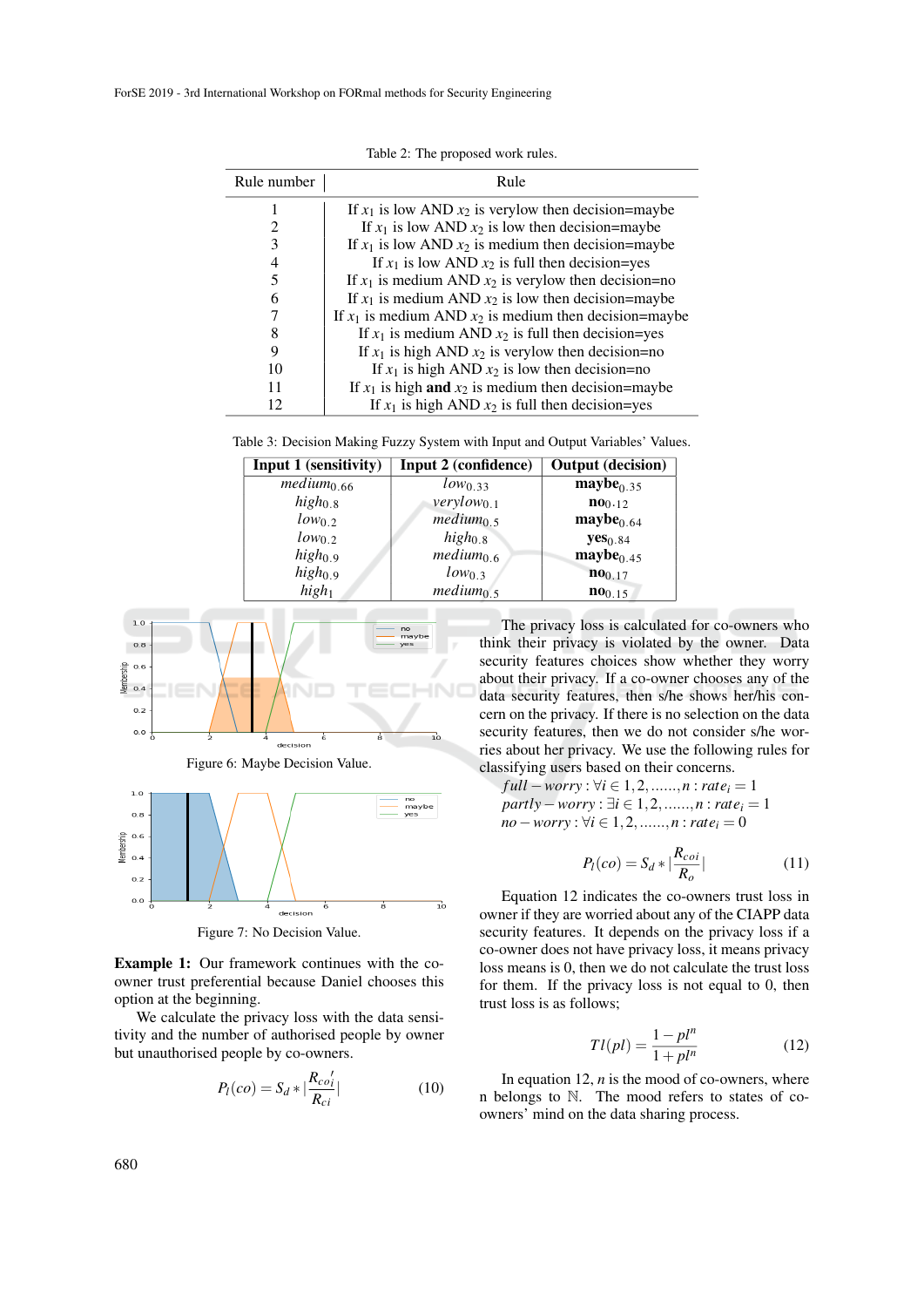|       | Co-owner's $id$   Confidentiality | Integrity | Availability | Privacy | Possession |
|-------|-----------------------------------|-----------|--------------|---------|------------|
| Alice |                                   |           |              |         |            |
| Bob   |                                   |           |              |         |            |
| Dan   |                                   |           |              |         |            |
| Alice |                                   |           |              |         |            |
| Bob   |                                   |           |              |         |            |
| Dan   |                                   |           |              |         |            |

Table 4: Co-owners' rates on data security features.

Table 5: Co-owners' relations with the targeted group's people.

|               | The number of known      |
|---------------|--------------------------|
| Co-owner's id | people in targeted group |
|               | (NKP)                    |
| Alice         | 200                      |
| Bob           | 100                      |
| Dan           | 500                      |

Equation 13 is used for co-owners who do not consider that sharing the data cause the privacy violation (Xu et al., 2011). If someone is in the no-worry class and has the privacy loss value which is equal to 0, then the owner gains trust in them by sharing the data.

$$
h(t_{co}) = t_{co}^{a}, (0 < a < 1)(Xuet al., 2011) \qquad (13)
$$

$$
rep(u_i) = \frac{\sum_{u_j \neq u_i}(t_{ji})}{\sum_{i=1}^{i=n} (c_{oi})}
$$
(14)

Equation 14 gives the calculation the owner's reputation. It is calculated with the summation of coowners' trust in owner and the number of co-owners on the data. We can calculate the Daniel's reputation after he shared the data. The reputation value becomes rep(Daniel)= 0.33. Let us assume that his reputation value was 1 before he shared the data, and the new reputation value is calculated as follows;

$$
Nrep(u_i) = |rep(u_i)' - rep(u_i)| \qquad (15)
$$

 $Nrep(u_i)$  represents the new reputation value,  $rep(u_i)^T$  indicates the reputation value after sharing the data, and  $rep(u_i)$  is the reputation value before the data was shared. *Nrep*(*Daniel*) = 0.7.

Case: Alice is Owner of a Data and Chooses Coowner Trust Preferential: Let us assume Alice plans to have an event. She wants Daniel and Bob to participate for organizing it. Therefore, she notifies them and solicits their opinions to share event invitations. The targeted group for the event is Alice's friends, which consists of seven hundred people in it.

Table 11 shows the choices of Bob and Daniel on the data security features (CIAPP) .

The following tables show values of  $S_d$ ,  $R, Cf, P_l$ , *Tl , htco*. Based on the rates of the data security features, they are both in partly-worry and full-worry class. Therefore, the trust loss value needs to be calculated for both of co-owners.

Case: Alice is Owner of a Data and Chooses Owner Trust Preferential: In this case, Our framework goes through with owner's trust preferential. The degree of a fuzzy decision is important. The fuzzy system involve two inputs:  $s_d$  and  $C_f$ . Table 13 represents the values of  $s_d$  and  $C_f$ . With regard to our fuzzy rules, the decision degree becomes  $n\omega_0$ <sub>2</sub>. This means that the framework will not share the data, since the degree of a decision does not belong to *Yes* or *Maybe*. Alice will not loss values on her reputation.

Example 2: The framework checks the fuzzy decision whether is *maybe* or *yes*. If it is not, then the system ends the process without sharing the data. If the decision is *maybe* or *yes*, then the framework checks the degree of decision if it is greater than 0.7, which is the transition value between yes and maybe, then the co-owned data is shared with no restricted permissions on it. However, if it is less than 0.7, then the data is shared with the 'like' and 'view' permissions. The reputation value is an updated end of the sharing processes.

#### 6 DISCUSSION

The important point of the proposed framework is that it involves using a fuzzy system and trust values between the owner and their co-owners . It encourages users to solicit co-owners' opinions before sharing the data. It has a kind of punishment and reward system in which if the owner shares data with the decision which is against the co-owners' decision, then s/he losses value on her reputation, otherwise, s/he gains value for her reputation.

Fuzzy logic is applied to remove bivalent decisions from decision making process in OSNs, this is because the real life situations and human thought are not restricted to bivalent logic (yes/no). With fuzzy logic based decision system we can have the degree of the decision and use the degrees. It can help owners to finalise the decision that helps to make sufficient decision on data sharing process.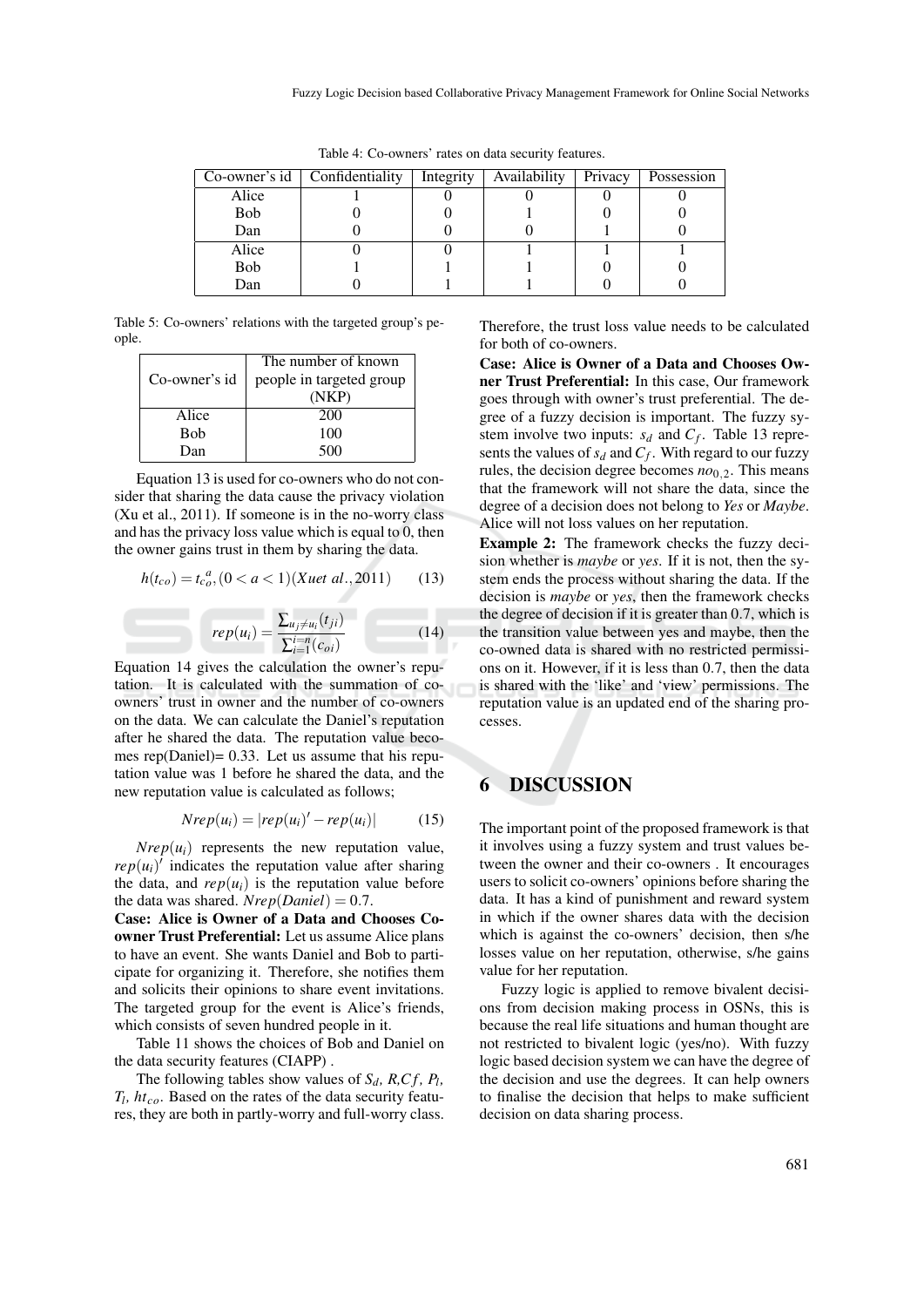|       | Case id   Sensitivity $(sd)$ |       | Relations $(R)$ confidence $(cf)$ |
|-------|------------------------------|-------|-----------------------------------|
| Case1 | 0.2                          | 0.533 | 0.906                             |
| Case2 | 0.53                         | 0.533 | 0.47                              |

Table 6: The values of Sensitivity, Relation, and Confidence.

Table 7: Trust values before sharing the data.

| Daniel's Trust in Co-i $\mid$ Co-i $\mid$ Co-i s Trust in Daniel |            |     |
|------------------------------------------------------------------|------------|-----|
| 0.5                                                              | Alice      | 17  |
| 0.8                                                              | <b>Bob</b> | 0.6 |
| 9.3                                                              | Dan        |     |

Table 8: Privacy loss for each co-owner who are in class full-worry or partly-worry and co-owners' trust loss in owner.

| Case 1 | Co-owner-id | privacy-loss | Trust-loss |
|--------|-------------|--------------|------------|
| Case1  | Alice       | 0.12         | 0.78       |
|        | Bob         | 0.16         | 0.72       |
|        | Dan         |              | NA         |

For the experimental study on the fuzzy decision making part, we use simulated data as mentioned in the data preparation section. The ranges of values are given in the same section. The data set includes data sensitivity  $S_d$ , which is simulated with the equation 8, the confidence value for the targeted group, and decision that is taken with the fuzzy system. The result of a fuzzy decision making system is shown in Table 3. Our data set is based on the subjective evaluations, i.e., the experts make the evaluations and the rules' definitions are based on experts' knowledge. While the decision making system was built upon trust and share rules, in this context, the phenomenon is that if you trust someone, then you share your data. However, you do not trust your data with untrusted people.

In comparison with the previous studies on collaborative privacy management in OSNs, our framework involves various approaches for collaborative privacy management in OSNs. Previous studies either allow owner to share co-owned data without asking co-owners' opinions , or they ask co-owners whether their decision is yes or no. However, a real decision is generally not, Fuzzy Logic allows an intensity score of the decision to be ranged from 0 to 1. In our case, we used the fuzzy logic context on the decision making part and use the outcome value in the data sharing process. In addition, co-owned data sensitivity is settled only by the owner in the previous studies. However, the sensitivity is also co-owners' concerns. Therefore, our framework allows co-owners to express their concerns on data sensitivity with CIAPP security features. Our framework encourages owners to solicit their co-owners opinions when the co-owned data is intent to share. At the end of the data process, if the owner makes a decision in favour of co-owners,

Table 9: Co-owners' trust gain in owner.

|                           | Case $1 \mid$ Co-owner-id $\mid$ Trust-gain |  |
|---------------------------|---------------------------------------------|--|
| $\Gamma$ <sub>380</sub> 1 | l Jan                                       |  |

Table 10: Trust values after sharing the data.

| Daniel's Trust   Co-id |            | Co-i s Trust |
|------------------------|------------|--------------|
| in Co-i                |            | in Daniel    |
| 0.5                    | Alice      |              |
| 0.8                    | <b>Bob</b> |              |
| 03                     | Dan        |              |

then most possibly the reputation of the owner is not damaged. Otherwise, the owner looses the value on reputation.

This work proposes an effective fuzzy decision based collaborative privacy management framework for Online Social Networks. The fuzzy approach is used for making decision based on the data sensitivity and the confidence value in the targeted group in Online Social Networks. One of the aims is to use a fuzzy decision making system instead of asking co-owners' decision whether the data is shared, i.e., we ask coowners which data security features (CIAPP) are in threat if the data is shared with people who will access the data. Another aim of this work is to encourage users to preserve co-owners privacy. The trust gain and the trust loss values are used for the benefit of owner and co-owners. In example 1 and example 2, we show the effects of trust gain and trust loss values on owner's reputation.

#### 7 CONCLUSION

In this paper, we have proposed an effective framework which has a fuzzy logic based decision system and provides a collaborative privacy management on co-owned data in OSNs. To help the co-owners on decision of sharing co-owned data, we use related data security features (CIAPP) and ask co-owners concerns on CIAPP. In our work, co-owners are not forced to give their Boolean (i.e. Non-fuzzy) decision (0 or 1), all they need to do is to choose CIAPP features that may be a reason for their information violation. When an owner wants to share data, it is needed to set the privacy policy on the data *i.e targeted group, co-owners of the data, owner trust or co-owner trust preferential*. Then the owner notifies co-owners and asks their opinions on the CIAPP fea-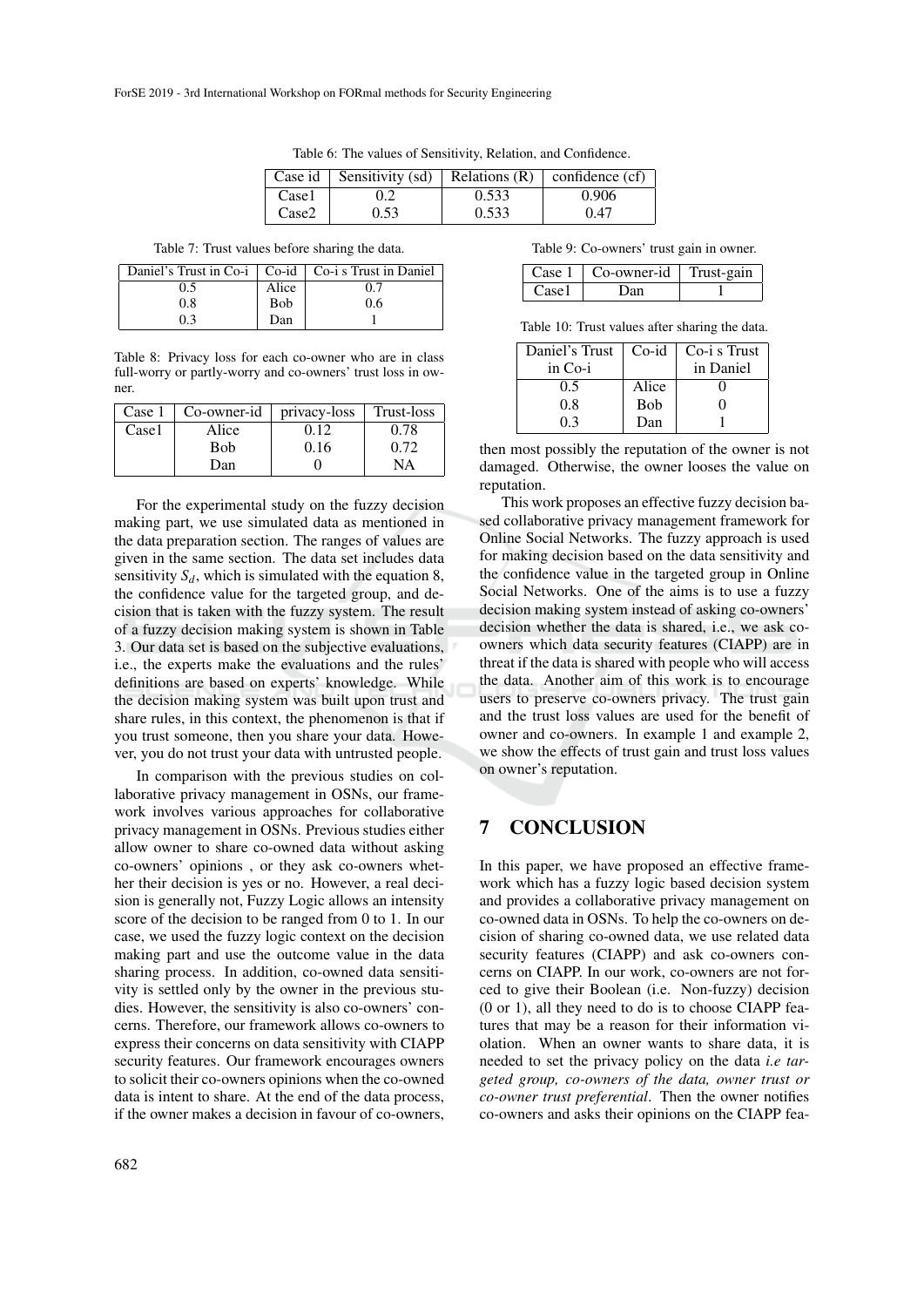|        | Co-owner's id   Confidentiality   Integrity   Availability   Privacy   Possession |  |  |  |
|--------|-----------------------------------------------------------------------------------|--|--|--|
| Bob    |                                                                                   |  |  |  |
| Daniel |                                                                                   |  |  |  |

| Table 11: Co-owners' rates on data security features. |  |  |  |  |
|-------------------------------------------------------|--|--|--|--|
|-------------------------------------------------------|--|--|--|--|

|            | Alice's Trust in Co-i   Co-id   Co-i s Trust in Alice   $p - loss$   $T - loss$   final-trust-in Alice |      |      |      |
|------------|--------------------------------------------------------------------------------------------------------|------|------|------|
| <b>Bob</b> |                                                                                                        | 0.68 | 0.47 |      |
| Daniel     |                                                                                                        |      |      | 0.29 |

Table 12: Trust values before sharing the data.

Table 13: Co-owners' rates on data security features.

| 0.8 | 0.07 | 0.256 |  |
|-----|------|-------|--|

tures. Once co-owners choose which CIAPP features are their worries, then the fuzzy logic based decision system infers the decision. After getting the decision from the fuzzy logic based system, our system goes through the sharing process. If the owner choose the co-owner trust preferential when they set their privacy policy up on the data, then our system calculates the privacy loss, the trust loss, and the trust gain values. If the owner shares the data with targeted group without considering the co-owners' choices on the CIAPP features, the the owner looses the value on their reputation. However, if the owner chooses the owner trust preferential in the beginning, then they do not loss value on their reputation, since the fuzzy decision is based on the co-owners choices on CIAPP features. It is clearly seen that the fuzzy logic decision based system helps users to make trade-off sharing the data and getting benefits out of sharing data with increment on the reputation value.

#### **REFERENCES**

- Ali, S., Rauf, A., Islam, N., and Farman, H. (2017). A framework for secure and privacy protected collaborative contents sharing using public osn. *Cluster Computing*.
- Cherdantseva, Y. and Hilton, J. (2012). The evolution of information security goals from the 1960s to today. *Unpublished*.
- Du, J., Jiang, C., Chen, K.-C., Ren, Y., and Poor, H. V. (2018). Community-structured evolutionary game for privacy protection in social networks. *IEEE Transactions on Information Forensics and Security*, 13(3):574–589.
- Hagberg, A., Swart, P., and S Chult, D. (2008). Exploring network structure, dynamics, and function using networkx. Technical report, Los Alamos National Lab.(LANL), Los Alamos, NM (United States).
- Hosseini, R., Qanadli, S. D., Barman, S., Mazinani, M., Ellis, T., and Dehmeshki, J. (2012). An automatic approach for learning and tuning gaussian interval type-2

fuzzy membership functions applied to lung cad classification system. *IEEE Transactions on Fuzzy Systems*, 20(2):224–234.

- Hu, H. and Ahn, G.-J. (2011). Multiparty authorization framework for data sharing in online social networks. In Li, Y., editor, *Data and Applications Security and Privacy XXV*, pages 29–43, Berlin, Heidelberg. Springer Berlin Heidelberg.
- Hu, V. C., Kuhn, D. R., and Ferraiolo, D. F. (2015). Attribute based access control. *IEEE Computer Society*, 48(1):85–88.
- Jamsandekar, S. S. and Mudholkar, R. R. (2014). Fuzzy classification system by self generated membership function using clustering technique. *BVICA M's International Journal of Information Technology*, 6(1):697.
- Joseph, N. S. (2014). Collaborative data sharing in online social network resolving privacy risk and sharing loss. *IOSR-JCE) eISSN*, pages 2278–0661.
- Koyuncu, M. and Yazici, A. (2005). A fuzzy knowledgebased system for intelligent retrieval. *IEEE Transactions on Fuzzy Systems*, 13(3):317–330.
- Mamdani, E. and Assilian, S. (1999). An experiment in linguistic synthesis with a fuzzy logic controller. *International journal of human-computer studies*, 51(2):135–147.
- Rathore, N. C. and Tripathy, S. (2017). A trust-based collaborative access control model with policy aggregation for online social networks. *Social Network Analysis and Mining*, 7(1):7.
- snap Facebook Data, S. (2016). Stanford large network dataset collection. www.kaggle.com/lightcc/stanfordsnap-facebook-data.
- Squicciarini, A. C., Shehab, M., and Paci, F. (2009). Collective privacy management in social networks. In *Proceedings of the 18th international conference on World wide web*, pages 521–530. ACM.
- Suvitha.D (2014). Mechanisms of multiparty access control in online social network. *International Journal of Recent Development in Engineering and Technology*, 2, (3).
- Ulusoy, O. (2018). Collaborative privacy management in online social networks. In *Proceedings of the 17th International Conference on Autonomous Agents and MultiAgent Systems*, pages 1788–1790. International Foundation for Autonomous Agents and Multiagent Systems.
- Wishart, R., Corapi, D., Marinovic, S., and Sloman, M. (2010). Collaborative privacy policy authoring in a